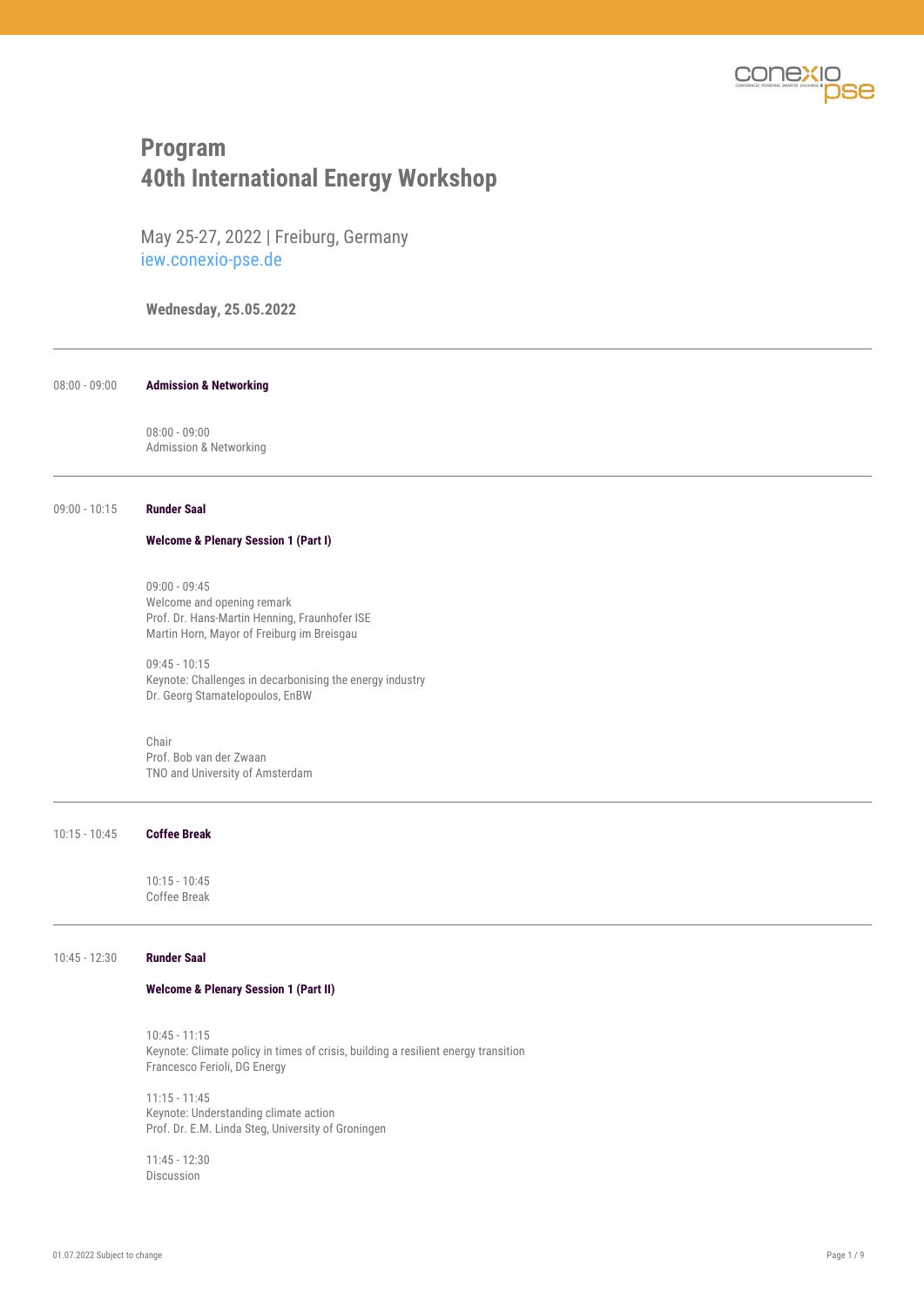

#### Chair Prof. Bob van der Zwaan TNO and University of Amsterdam

| $12:30 - 14:00$ | Lunch                                                                                                                                                                                                                                                                                 |                                                                                                                                                                                                                                                             |                                                                                                                                                                                                                                                                                                                                           |                                                                                                                                                                                                                                                                                              |                                                                                                                                                                                                                                                                                              |  |
|-----------------|---------------------------------------------------------------------------------------------------------------------------------------------------------------------------------------------------------------------------------------------------------------------------------------|-------------------------------------------------------------------------------------------------------------------------------------------------------------------------------------------------------------------------------------------------------------|-------------------------------------------------------------------------------------------------------------------------------------------------------------------------------------------------------------------------------------------------------------------------------------------------------------------------------------------|----------------------------------------------------------------------------------------------------------------------------------------------------------------------------------------------------------------------------------------------------------------------------------------------|----------------------------------------------------------------------------------------------------------------------------------------------------------------------------------------------------------------------------------------------------------------------------------------------|--|
|                 | $12:30 - 14:00$<br>Lunch                                                                                                                                                                                                                                                              |                                                                                                                                                                                                                                                             |                                                                                                                                                                                                                                                                                                                                           |                                                                                                                                                                                                                                                                                              |                                                                                                                                                                                                                                                                                              |  |
| $12:40 - 14:00$ | <b>Runder Saal</b>                                                                                                                                                                                                                                                                    |                                                                                                                                                                                                                                                             |                                                                                                                                                                                                                                                                                                                                           |                                                                                                                                                                                                                                                                                              |                                                                                                                                                                                                                                                                                              |  |
|                 | <b>IRENA Session</b>                                                                                                                                                                                                                                                                  |                                                                                                                                                                                                                                                             |                                                                                                                                                                                                                                                                                                                                           |                                                                                                                                                                                                                                                                                              |                                                                                                                                                                                                                                                                                              |  |
|                 | $12:40 - 14:00$<br>Energy scenario communication for strengthened inputs and trustworthy outputs                                                                                                                                                                                      |                                                                                                                                                                                                                                                             |                                                                                                                                                                                                                                                                                                                                           |                                                                                                                                                                                                                                                                                              |                                                                                                                                                                                                                                                                                              |  |
| $14:00 - 15:40$ | Konferenzraum 9                                                                                                                                                                                                                                                                       | Konferenzraum 8                                                                                                                                                                                                                                             | Konferenzraum 6+7                                                                                                                                                                                                                                                                                                                         | Konferenzraum 2+3                                                                                                                                                                                                                                                                            | Konferenzraum 1                                                                                                                                                                                                                                                                              |  |
|                 | <b>Energy Policy</b>                                                                                                                                                                                                                                                                  | <b>Carbon Neutral Future</b>                                                                                                                                                                                                                                | <b>Energy and Households</b>                                                                                                                                                                                                                                                                                                              | <b>Energy System Modeling</b>                                                                                                                                                                                                                                                                | <b>Mobility</b>                                                                                                                                                                                                                                                                              |  |
|                 | $14:00 - 14:25$<br>International climate<br>finance to accelerate the<br>low-carbon transition in<br>emerging countries? A<br>global assessment of<br>financial de-risking<br>potential<br>Thibault Briera, CIRED<br>$14:25 - 14:50$<br>Trade-offs between CO2<br>utilization and CO2 | $14:00 - 14:33$<br>Achieving Economy-Wide<br>Net-Zero Carbon Emissions<br>in the U.S.<br>Dr. Geoffrey Blanford,<br>Electric Power Research<br>Institute<br>$14:33 - 15:06$<br>Storage in Chinese Carbon-<br>neutral Optimal Power<br>Expanding Plan by 2060 | $14:00 - 14:33$<br>The Elasticity of Electricity<br>Demand and Carbon<br><b>Emissions Reductions in</b><br>the Residential Sector:<br>Evidence from a tariff shift<br>in Russia<br>Salim Turdaliev, Institute of<br>Economic Studies, Faculty<br>Investigation of New Energy of Social Sciences, Charles<br>University<br>$14:33 - 15:06$ | $14:00 - 14:33$<br>Assessing flexibility<br>options and operational<br>impact of a renewable-<br>dominant power grid in<br>China<br>Dr. Jiang Lin, UC Berkeley<br>14:33 - 15:06<br>Developing decarbonisation<br>pathways in changing<br>TIMES for Irish homes<br>Jason Mc Guire, University | $14:00 - 14:25$<br>Competing Forces in the<br>German New Car Market:<br>How do they Affect Diesel,<br>PHEV, and BEV sales?<br>Prof. Anna Alberini.<br>University of Maryland<br>$14:25 - 14:50$<br>Modeling geographic<br>density of electric vehicles<br>chargers in a metropolitan<br>area |  |

transport and storage in the global energy transition Lucas Desport, MINES Paris 15:06 - 15:40 14:50 - 15:15 How do Climate Policy

Events Shape the Pricing of Germany on its way to Carbon in ETS Compliance and Voluntary Carbon Credit Markets? Papa Orgen, Hochschule Fulda

15:15 - 15:40 Deployment of CO2 Capture Fraunhofer ISE and Storage in Europe Under Limited Public Acceptance: an Energy System Modeling Perspective Prof. Bob van der Zwaan, TNO and University of Amsterdam Verena Fluri

Chair Dominik Peper Fraunhofer ISE

Ye Yi, University of Tokyo Insights from the German modeling project ARIADNE: 14:33 - 15:06 Decarbonization pathways College Cork for the residential sector in the United States Dr. Peter Berrill, TU Berlin

climate neutrality in 2045 Christoph Kost, Fraunhofer

ISE

Chair

Scenarios and pathways for 15:06 - 15:40 An Investigation of Energy Self-sufficiency of Bangladesh for Different Socio-economic Scenarios Dr. Kevin Forbes, Energy using Dynamic Energy Economic Model Dr. Jubair Sieed, University of Tokyo

> Chair Jessica Thomsen Fraunhofer ISE

15:06 - 15:40 An Econometric Model to Improve the Predictability of Electricity Load in the Presence of Distributed Renewable Energy: The Case of Ireland and Environmental Data Science

Chair Julian Brandes Fraunhofer ISE

Giovanni Santoboni, Transurban, USA

14:50 - 15:15 Co-benefits of air quality and net-zero carbon mitigation pathways: Case of the road transport sector in Ireland Vahid Aryanpur, Energy Policy and Modelling, University College Cork

15:15 - 15:40 Charging and refueling demand for heavy-duty zero emission trucks in Norwegian transport corridors Janis Danebergs, IFE

Chair Patrick Jürgens Fraunhofer ISE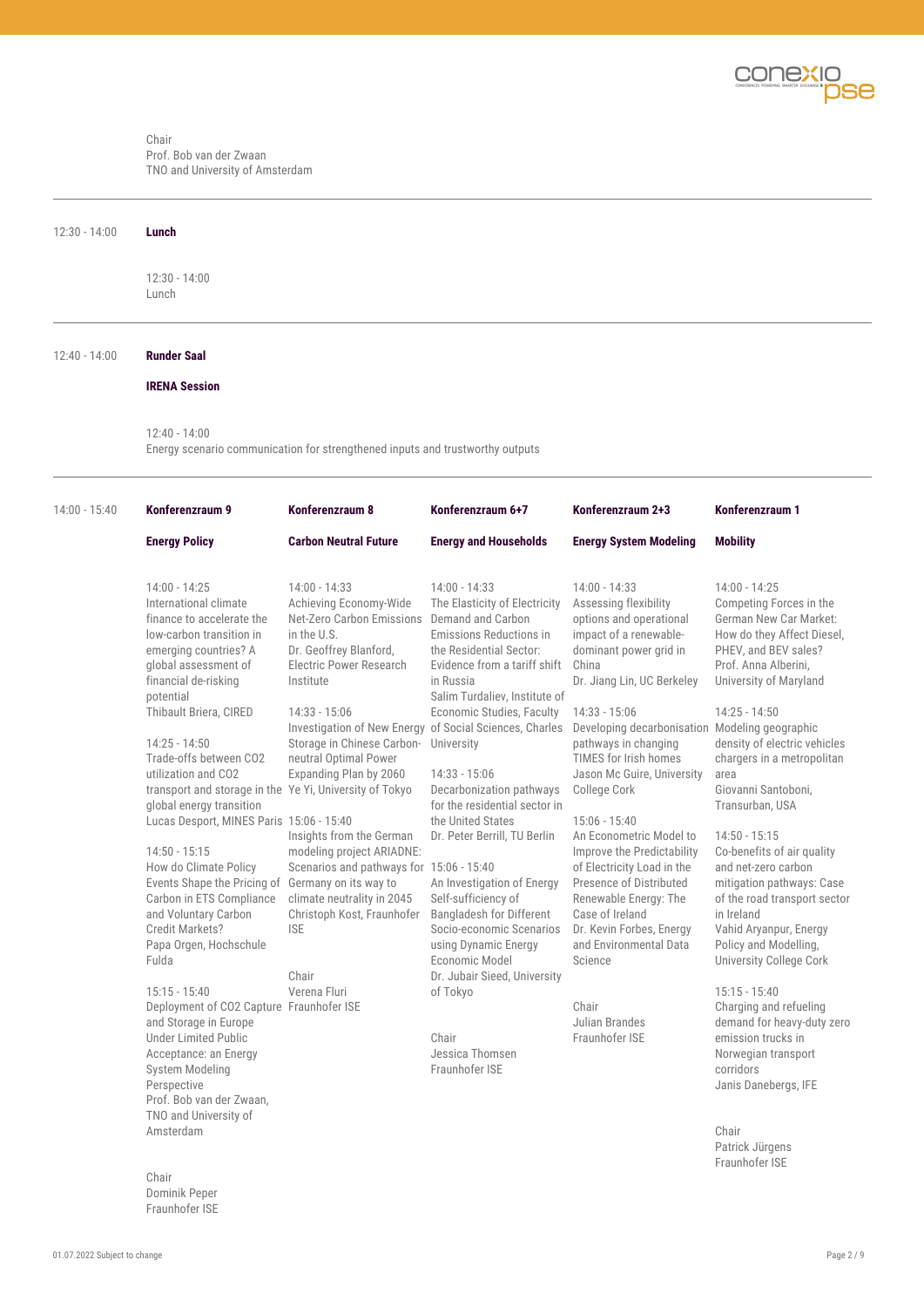

| $15:45 - 16:15$ | <b>Coffee Break</b>                                                                                                                                                                                                                                                                                                                                                                                                                                                                                                                                                                                                                                                                                         |                                                                                                                                                                                                                                                                                                                                                                                                                                                                                                                                                                                                                                                                                                                                                                                                                            |                                                                                                                                                                                                                                                                                                                                                                                                       |                                                                                                                                                                                                                                                                                                                                                                                                                                                                                                                                                                                                                                                                                                                                                                                                           |
|-----------------|-------------------------------------------------------------------------------------------------------------------------------------------------------------------------------------------------------------------------------------------------------------------------------------------------------------------------------------------------------------------------------------------------------------------------------------------------------------------------------------------------------------------------------------------------------------------------------------------------------------------------------------------------------------------------------------------------------------|----------------------------------------------------------------------------------------------------------------------------------------------------------------------------------------------------------------------------------------------------------------------------------------------------------------------------------------------------------------------------------------------------------------------------------------------------------------------------------------------------------------------------------------------------------------------------------------------------------------------------------------------------------------------------------------------------------------------------------------------------------------------------------------------------------------------------|-------------------------------------------------------------------------------------------------------------------------------------------------------------------------------------------------------------------------------------------------------------------------------------------------------------------------------------------------------------------------------------------------------|-----------------------------------------------------------------------------------------------------------------------------------------------------------------------------------------------------------------------------------------------------------------------------------------------------------------------------------------------------------------------------------------------------------------------------------------------------------------------------------------------------------------------------------------------------------------------------------------------------------------------------------------------------------------------------------------------------------------------------------------------------------------------------------------------------------|
|                 | $15:45 - 16:15$<br>Coffee Break                                                                                                                                                                                                                                                                                                                                                                                                                                                                                                                                                                                                                                                                             |                                                                                                                                                                                                                                                                                                                                                                                                                                                                                                                                                                                                                                                                                                                                                                                                                            |                                                                                                                                                                                                                                                                                                                                                                                                       |                                                                                                                                                                                                                                                                                                                                                                                                                                                                                                                                                                                                                                                                                                                                                                                                           |
| $16:15 - 17:55$ | Konferenzraum 9                                                                                                                                                                                                                                                                                                                                                                                                                                                                                                                                                                                                                                                                                             | Konferenzraum 6+7                                                                                                                                                                                                                                                                                                                                                                                                                                                                                                                                                                                                                                                                                                                                                                                                          | Konferenzraum 8                                                                                                                                                                                                                                                                                                                                                                                       | Konferenzraum 1                                                                                                                                                                                                                                                                                                                                                                                                                                                                                                                                                                                                                                                                                                                                                                                           |
|                 | <b>Energy Policy</b>                                                                                                                                                                                                                                                                                                                                                                                                                                                                                                                                                                                                                                                                                        | <b>Buildings</b>                                                                                                                                                                                                                                                                                                                                                                                                                                                                                                                                                                                                                                                                                                                                                                                                           | <b>Carbon Neutral Future</b>                                                                                                                                                                                                                                                                                                                                                                          | <b>Mobility</b>                                                                                                                                                                                                                                                                                                                                                                                                                                                                                                                                                                                                                                                                                                                                                                                           |
|                 | $16:15 - 16:48$<br>What is the Future of Nuclear<br>Power in Ukraine? The Role of<br>Policy Decisions and Techno-<br><b>Economic Drivers</b><br>Dr. Oleksandr Diachuk, Institute for<br>Economics and Forecasting<br>$16:48 - 17:21$<br>A global stocktake of COP26:<br>implications of the Glasgow<br>pledges for the decarbonisation of<br>the energy system<br>Rafael Garaffa, European<br>Commission - Joint Research<br>Centre<br>$17:21 - 17:55$<br>The impact of climate change,<br>policies, and redistribution on<br>within-country inequality<br>Dr. Johannes Emmerling, RFF-<br><b>CMCC</b> European Institute on<br>Economics and the Environment<br>Chair<br>Patrick Jürgens<br>Fraunhofer ISF | $16:15 - 16:40$<br>A retrofitting obligation for French The role of biomass and carbon<br>dwellings - A modelling<br>assessment<br>Lucas Vivier, CIRED<br>$16:40 - 17:05$<br>Municipal heating system<br>modelling towards urban energy<br>transition : integration of spatial<br>dimension based on a participatory Switzerland's national mitigation<br>approach<br>Hyunkyo Yu, Chalmers University of emissions in 2050<br>Technology<br>$17:05 - 17:30$<br>Analysis of a Residential Power-to- 17:21 - 17:55<br>Hydrogen-to-Power System using<br>MILP Optimization and the Energy<br>Hub Concept<br>Josien de Koning, Empa / ETH<br>Zürich<br>$17:30 - 17:55$<br>Decarbonizing industrial small and Fraunhofer ISE<br>medium enterprises: novel<br>solutions to known challenges<br>Natapon Wanapinit, Fraunhofer ISE | $16:15 - 16:48$<br>capture in the power system<br>aligned with the European Green<br>Deal<br>Rebeka Beres, Energy and<br>Sustainability Research Institute<br>Groningen, University of Groningen<br>$16:48 - 17:21$<br>pathways: towards net-zero CO2<br>Institute<br>Pathways to climate neutrality<br>2045 of the German energy system<br>Julian Brandes, Fraunhofer ISE<br>Chair<br>Christoph Kost | $16:15 - 16:40$<br>Do we need cities to decarbonise<br>transportation? Modelling local<br>strategies under strong national<br>policies in TIMES-Västerbotten<br>Jonas Forsberg, Luleå University of<br>Technology<br>$16:40 - 17:05$<br>Providing the transport sector in<br>Europe with zero-emission fuels - a<br>model-based analysis under<br>consideration of the MENA region<br>Dr. Evangelos Panos, Paul Scherrer Larissa Doré, Wuppertal Institut für<br>Klima, Umwelt, Energie<br>$17:05 - 17:30$<br>Fuel Economy Standards and<br>Public Transport<br>Dr. Waldemar Marz, ifo<br>Institute/LMU Munich<br>$17:30 - 17:55$<br><b>Electrification Futures Study:</b><br>Impact of Electric Vehicles on Bulk<br><b>Power Systems</b><br>Dr. Matteo Muratori, National<br>Renewable Energy Laboratory |
|                 |                                                                                                                                                                                                                                                                                                                                                                                                                                                                                                                                                                                                                                                                                                             | Chair<br>Jessica Thomsen<br>Fraunhofer ISE                                                                                                                                                                                                                                                                                                                                                                                                                                                                                                                                                                                                                                                                                                                                                                                 |                                                                                                                                                                                                                                                                                                                                                                                                       | Chair<br>Dominik Peper<br>Fraunhofer ISE                                                                                                                                                                                                                                                                                                                                                                                                                                                                                                                                                                                                                                                                                                                                                                  |

# **Reception**

19:00 - 21:00 Reception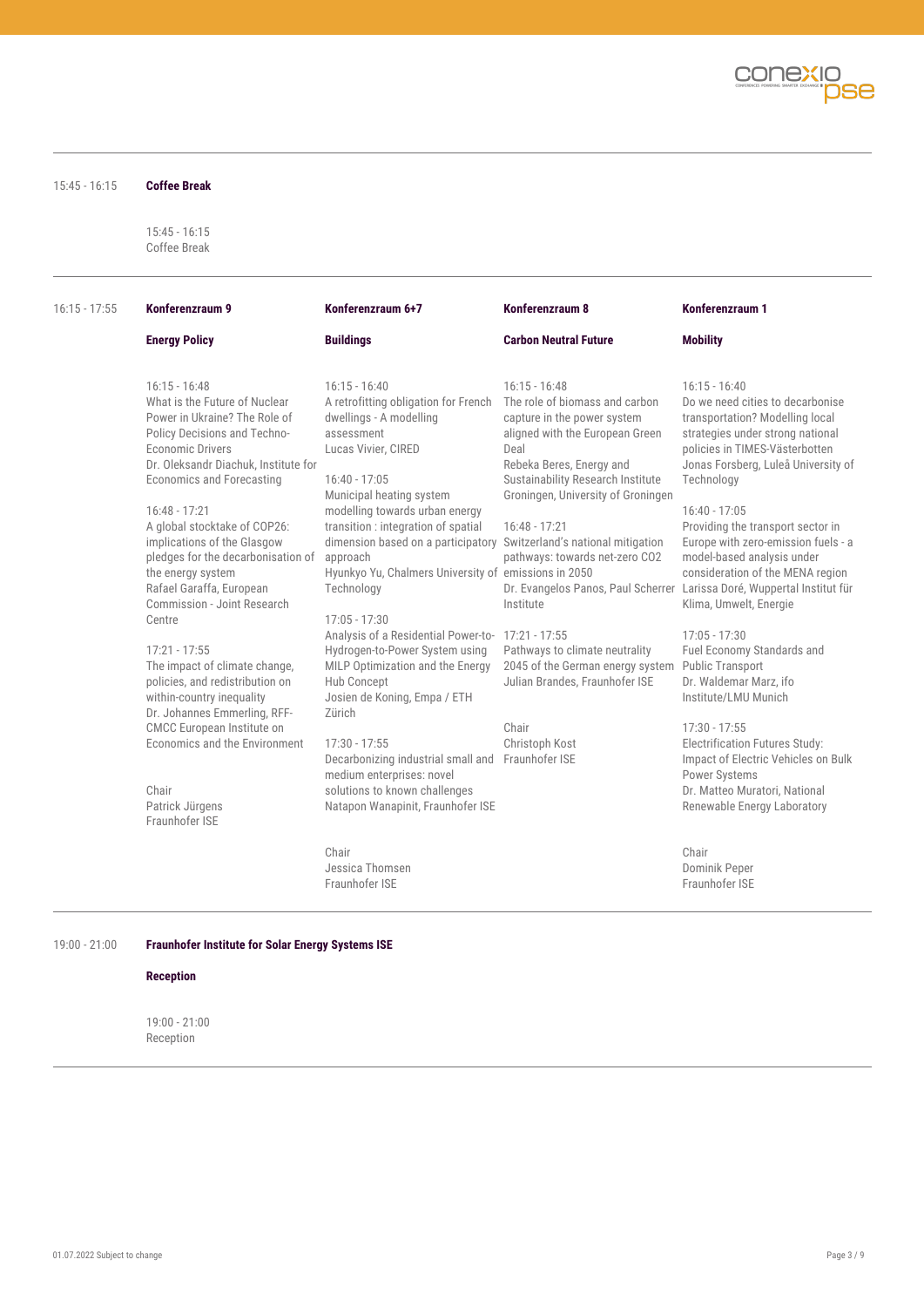

# **Thursday, 26.05.2022**

08:30 - 09:00 **Admission & Networking**

08:30 - 09:00 Admission & Networking

#### 09:00 - 10:30 **Runder Saal**

#### **Plenary Session 2**

09:00 - 09:30

Keynote: Innovation for deep decarbonization: from empirical research to modelling insights Prof. Elena Verdolini, EIEE

09:30 - 10:00

Keynote: Decarbonization regulation by a tax-transfer system: The Carbon Tax-Climate Basic Income (CaTaBi) Scheme Prof. Dr. Bernhard Neumaerkter, University of Freiburg

#### 10:00 - 10:30

Keynote: Decarbonization in the Global South: Embedding efforts to mitigate climate change with those to achieve decent standards of living for all Dr. Shonali Pachauri, International Institute for Applied Systems Analysis (IIASA)

### Chair

Dr. Geoffrey Blanford Electric Power Research Institute

#### 10:30 - 11:00 **Coffee Break**

10:30 - 11:00 Coffee Break

| $11:00 - 12:40$ | Konferenzraum 1                                                                                                                                                                                                                                                                                                                                                                                                        | Konferenzraum 2+3                                                                                                                                                                                                                                                                                                                                                                                                                                     | Konferenzraum 6+7                                                                                                                                                                                                                                                                                                                                                           | Konferenzraum 8                                                                                                                                                                                                                                                                                                                                                                                                  | <b>Runder Saal</b>                                                                                                                                                                                                                                                                                                                                                                                                             |
|-----------------|------------------------------------------------------------------------------------------------------------------------------------------------------------------------------------------------------------------------------------------------------------------------------------------------------------------------------------------------------------------------------------------------------------------------|-------------------------------------------------------------------------------------------------------------------------------------------------------------------------------------------------------------------------------------------------------------------------------------------------------------------------------------------------------------------------------------------------------------------------------------------------------|-----------------------------------------------------------------------------------------------------------------------------------------------------------------------------------------------------------------------------------------------------------------------------------------------------------------------------------------------------------------------------|------------------------------------------------------------------------------------------------------------------------------------------------------------------------------------------------------------------------------------------------------------------------------------------------------------------------------------------------------------------------------------------------------------------|--------------------------------------------------------------------------------------------------------------------------------------------------------------------------------------------------------------------------------------------------------------------------------------------------------------------------------------------------------------------------------------------------------------------------------|
|                 | <b>Energy System Modeling</b>                                                                                                                                                                                                                                                                                                                                                                                          | <b>Renewables</b>                                                                                                                                                                                                                                                                                                                                                                                                                                     | <b>Emission Trading</b>                                                                                                                                                                                                                                                                                                                                                     | <b>International Cases</b>                                                                                                                                                                                                                                                                                                                                                                                       | <b>Energy Policy</b>                                                                                                                                                                                                                                                                                                                                                                                                           |
|                 | $11:00 - 11:25$<br>Multi-Objective<br>Optimization to identify<br>carbon neutrality scenatios<br>for the Italian electric<br>sector<br>Alice Di Bella, Post Degree<br>Researcher<br>$11:25 - 11:50$<br>What adds more exibility?<br>An energy system analysis<br>of storage, demand-side<br>response, heating electri<br>cation, energy e ciency and<br>distribution reinforcement<br>Arthur Rinaldi, Assistant<br>PhD | $11:00 - 11:20$<br><b>MAPSEN Project - Methods</b><br>and Analyses to Determine<br>the Impact of Decentralized<br>Prosumers and Energy<br>Storage on Germany's<br>Power Generation and<br><b>Electricity Grid</b><br>Verena Fluri, Fraunhofer ISE 11:33 - 12:06<br>$11:20 - 11:40$<br>Battery storage bends the<br>curve of solar and wind<br>integration costs in India<br>Ahmad Murtaza Ershad,<br>Potsdam Institute for<br>Climate Impact Research | $11:00 - 11:33$<br>Allowance Transactions in<br>the EU ETS - Evidence from issue of data-paucity in<br><b>Austrian Companies</b><br>Dr. Claudia Kettner,<br>Austrian Institute of<br>Economic Research<br>Pricing and Competition<br>with 100% Variable<br>Renewable Energy and<br>Storage<br>Prof. Tommi Ekholm,<br>Finnish Meteorological<br>Institute<br>$12:06 - 12:40$ | $11:00 - 11:25$<br>Minigrid sizing and the<br>developing countries. A<br>case study in rural Rwanda.<br>Nicolò Stevanato,<br>Politecnico di Milano<br>$11:25 - 11:50$<br>Reducing externalities from<br>road freight transportation<br>in Europe: can hydrogen<br>play a role?<br>Julien Lafaille, Grenoble<br>Ecole de Management<br>$11:50 - 12:15$<br>Impacts of grid electricity<br>access on rural non-farm | $11:00 - 11:25$<br>Should models account for<br>governance regimes?<br>Insights from retrospective<br>modeling of electricity<br>system transitions in<br>European countries<br>Xin Wen, University of<br>Geneva<br>$11:25 - 11:50$<br>Assessment of the role of<br>green Hydrogen for the long<br>term development of the<br>energy system - a case<br>study for Algeria<br>Naima Chabouni, MINES<br>Paris Tech - CMA, Center |
|                 |                                                                                                                                                                                                                                                                                                                                                                                                                        | $11:40 - 12:00$                                                                                                                                                                                                                                                                                                                                                                                                                                       | What buildings                                                                                                                                                                                                                                                                                                                                                              |                                                                                                                                                                                                                                                                                                                                                                                                                  | for Applied Mathematics                                                                                                                                                                                                                                                                                                                                                                                                        |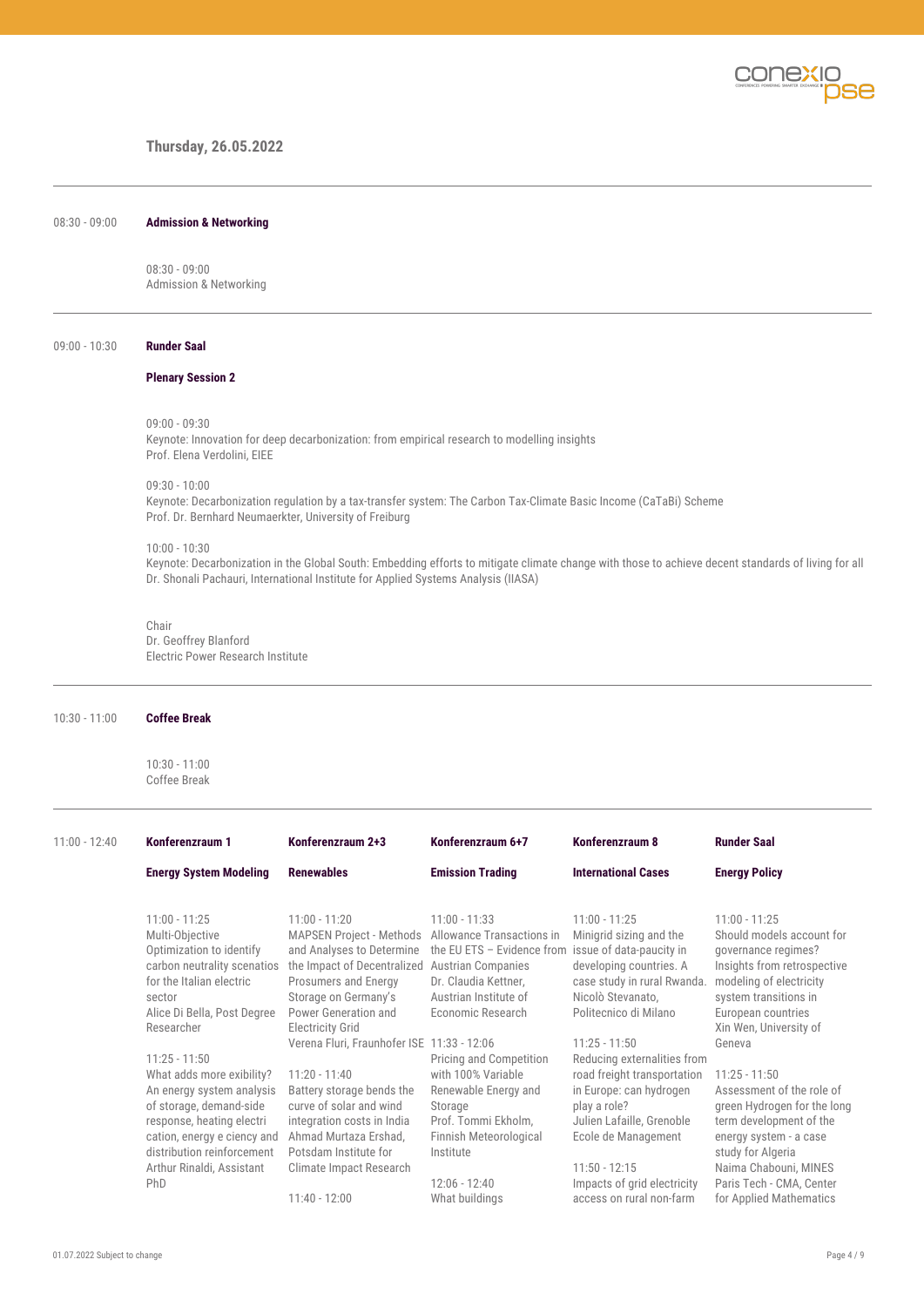

11:50 - 12:15 TIMES-Europe: A Novel European Integrated Energy energy integration in power System Model Dr. Stefan Luxembourg, TNO Energy Transition Studies

12:15 - 12:40 "It takes two to tango" – Modeling detailed power sector dynamics by coupling hourly investment College London and dispatch energy system model with IAM Chen Chris Gong, Potsdam The role of Rooftop Solar Institute for Climate Impact PV in global energy Research

Moderator Markus Kaiser Fraunhofer ISE

The multi-facets of increasing the renewable systems Sophie Chlela, MINES Paris, Climate Impact Research PSL University

12:00 - 12:20 Harmonising utility-scale solar PV auction results globally Dr. Malte Jansen, Imperial

# 12:20 - 12:40 transitions James Glynn, Columbia University in the City of New York

Chair Verena Fluri Fraunhofer ISE

decarbonisation means for Dr. Sebastian Osorio, Potsdam Institute for entrepreneurship and Nigeria Setu Pelz, International Institute for Applied Systems Analysis

the EU ETS

Chair

Charlotte Senkpiel Fraunhofer ISE

12:15 - 12:40 Measuring the Impacts of Renewable Energy Deployment on Employment: An Empirical Study in Thailand Phawida Jongsuwanwattana, Kyoto

> Chair Patrick Jürgens Fraunhofer ISE

University

employment in Ethiopia and 11:50 - 12:15 Electricity Market Design and Market-Based Environmental Policy in India Dr. Shefali Khanna, Imperial College London

> 12:15 - 12:40 Distributional effects of carbon pricing and structural change in India Dr. Marian Leimbach, Potsdam Institute for Climate Impact Research

Chair Franziska Riedel Fraunhofer ISE

12:45 - 14:00 **Lunch**

12:45 - 14:00 Lunch

| $14:00 - 15:40$ | Konferenzraum 1                                                                                                                                                                                                              | Konferenzraum 2+3                                                                                                                                                                                                       | <b>Runder Saal</b>                                                                                                                                                                  | Konferenzraum 6+7                                                                                                                                                                                                 | Konferenzraum 8                                                                                                                                                                   |
|-----------------|------------------------------------------------------------------------------------------------------------------------------------------------------------------------------------------------------------------------------|-------------------------------------------------------------------------------------------------------------------------------------------------------------------------------------------------------------------------|-------------------------------------------------------------------------------------------------------------------------------------------------------------------------------------|-------------------------------------------------------------------------------------------------------------------------------------------------------------------------------------------------------------------|-----------------------------------------------------------------------------------------------------------------------------------------------------------------------------------|
|                 | <b>Energy and Households</b>                                                                                                                                                                                                 | <b>Renewables</b>                                                                                                                                                                                                       | <b>Energy Policy</b>                                                                                                                                                                | <b>Impact Assessment</b>                                                                                                                                                                                          | Power to X                                                                                                                                                                        |
|                 | $14:00 - 14:33$<br><b>Buildings Energy</b><br>Consumption If Work-From-<br>Home Is Here To Stay<br>Giacomo Marangoni,<br>Politecnico di Milano / RFF-<br>CMCC-EIEE                                                           | $14:00 - 14:25$<br>The role of offshore wind in<br>the Norwegian low-carbon<br>transition<br>Kristina Haaskjold, Institute pledges<br>for Energy Technology                                                             | $14:00 - 14:25$<br>The impact of major<br>emitters mid-century<br>strategies and Glasgow<br>Dr. Lara Aleluia Reis, RFF-<br><b>CMCC EIEE</b>                                         | $14:00 - 14:25$<br>Optimal emissions under<br>exogenous and endogenous hydrogen trade relations -<br>learning<br>Léo Coppens, University of<br>Mons                                                               | $14:00 - 14:25$<br>Establishing low-carbon<br>where to go and who to<br>partner with?<br>Johannes Brauer, CERNA,<br><b>MINES Paris PSL</b>                                        |
|                 | $14:33 - 15:06$<br>Analysing and predicting<br>the impact of spatial<br>development on energy<br>service demands to aid<br>deep mitigation pathway<br>development<br>Ankita Gaur, Energy Policy<br>and Modelling, University | $14:25 - 14:50$<br>As simple as possible but<br>not simpler - Comparing<br>detailed and simplified<br>representations of a<br>deterministic hydropower<br>model<br>Hanna Ek Fälth, Chalmers<br>University of Technology | $14:25 - 14:50$<br>Mapping national<br>development priorities<br>under the Sustainable<br>Development Goals<br>framework - a systematic<br>analysis<br>Auriane Meilland, CIRED      | $14:25 - 14:50$<br>System-level Effects of<br><b>Increased Energy Efficiency</b><br>in Global Low-carbon<br>Scenarios: a Model<br>Comparison<br>Dr. Francesco Dalla Longa,<br><b>TNO</b><br>$14:50 - 15:15$       | $14:25 - 14:50$<br>Assessing green energy<br>growth in Nepal with a<br>hydropower-hydrogen<br>integrated power grid<br>model<br>Dr. Khem Gyanwali,<br><b>Tribhuvan University</b> |
|                 | College Cork, Ireland<br>$15:06 - 15:40$<br>How to support residential<br>energy conservation cost-<br>effectively? An analysis of<br>public financial schemes in<br>France<br>Bettina Chlond, ZEW                           | $14:50 - 15:15$<br>Wind power potentials in<br>models - A GIS based<br>reality check<br>Prof. Fredrik Hedenus,<br>Chalmers University of<br>Technology<br>$15:15 - 15:40$                                               | $14:50 - 15:15$<br>Efficiency in Wholesale<br>Electricity Markets: On the<br>Role of Externalities and<br>Subsidies<br>Dr. Sylwia Bialek, New York<br>University<br>$15:15 - 15:40$ | An open-source IAM for Ene 14:50 - 15:15<br>rgy-Land-Material-Climate<br>Scenarios<br>Nadine Freistetter, Finnish<br>Meteorological Institute<br>$15:15 - 15:40$<br>The Low Carbon Lifestyle<br>Module: A Dynamic | Import options for chemical<br>energy carriers from<br>renewable sources to<br>Germany<br>Johannes Hampp, Justus-<br>Liebig Universität Gießen<br>$15:15 - 15:40$                 |
|                 | Mannheim                                                                                                                                                                                                                     | Return of crop production<br>and energy use for                                                                                                                                                                         | Reaching climate targets<br>with carbon pricing -                                                                                                                                   | Mechanism for<br>Incorporating Lifestyle                                                                                                                                                                          | On the cost<br>competitiveness of blue                                                                                                                                            |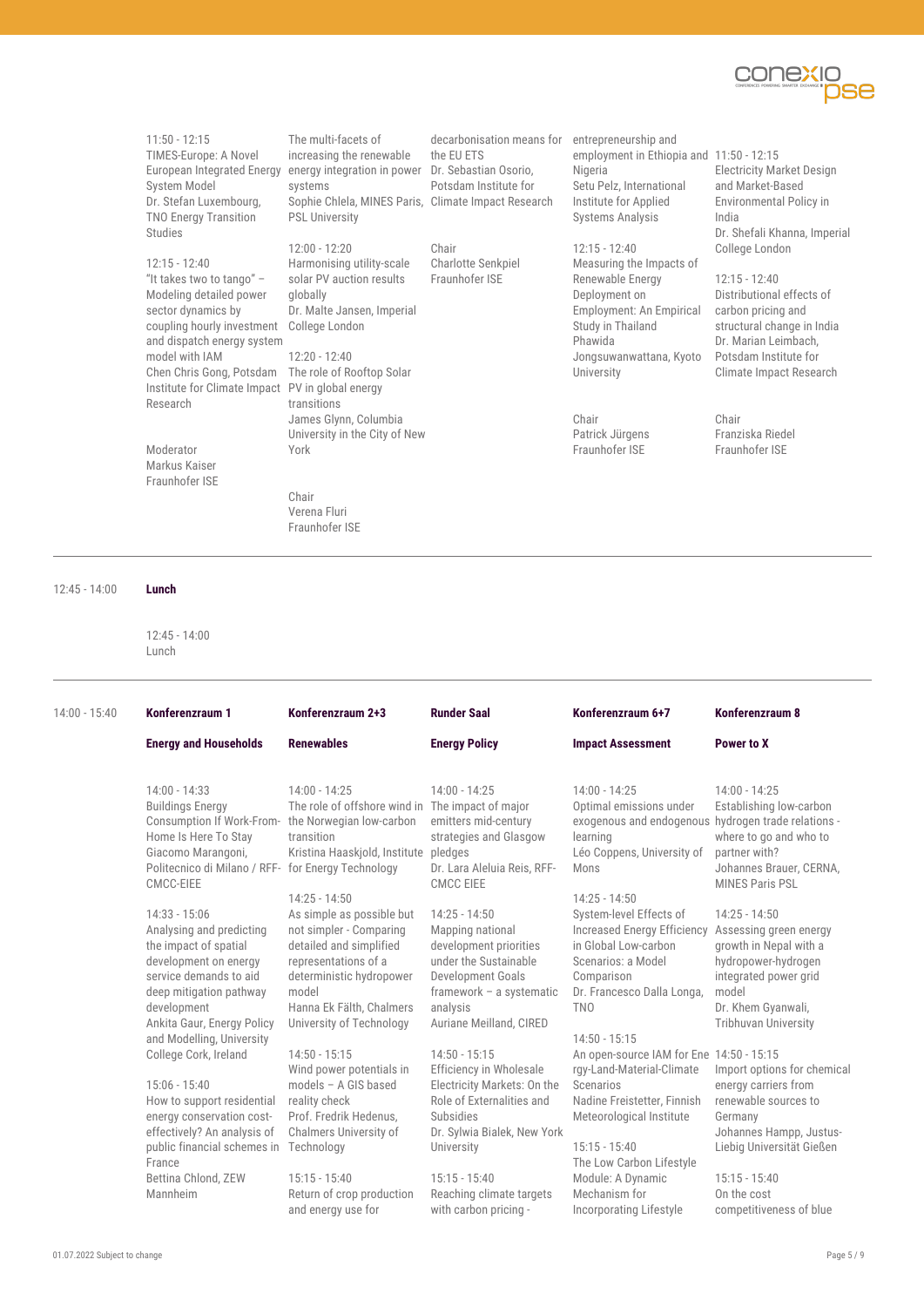

Chair Charlotte Senkpiel Fraunhofer ISE

irrigation: Empirical Evidence from Ethiopia Dr. Rahel Deribe Bekele, International Food Policy Research Institute (IFPRI)

Chair Verena Fluri Fraunhofer ISE

Analysis of the German buildings sector Alexander Burkhardt, IER Universität Stuttgart

Chair Franziska Riedel Fraunhofer ISE

Change into Global Integrated Assessment Models Dr. Hazel Pettifor, University of Oxford

Chair Julian Brandes Fraunhofer ISE

and green hydrogen Dr. Falko Ueckerdt, Potsdam Institute for Climate Impact Research (PIK)

Chair Christoph Kost Fraunhofer ISE

15:45 - 16:15 **Coffee Break**

15:45 - 16:15 Coffee Break

| $16:15 - 17:55$ | <b>Runder Saal</b>                                                                                                                                                                                                                 | Konferenzraum 1                                                                                                                                                                                                              | Konferenzraum 2+3                                                                                                                                                      | Konferenzraum 8                                                                                                                                                                                                                                             | Konferenzraum 6+7                                                                                                                                                                                        |
|-----------------|------------------------------------------------------------------------------------------------------------------------------------------------------------------------------------------------------------------------------------|------------------------------------------------------------------------------------------------------------------------------------------------------------------------------------------------------------------------------|------------------------------------------------------------------------------------------------------------------------------------------------------------------------|-------------------------------------------------------------------------------------------------------------------------------------------------------------------------------------------------------------------------------------------------------------|----------------------------------------------------------------------------------------------------------------------------------------------------------------------------------------------------------|
|                 | <b>Energy Policy</b>                                                                                                                                                                                                               | <b>Electricity System</b>                                                                                                                                                                                                    | <b>Renewables</b>                                                                                                                                                      | <b>Energy Investments</b>                                                                                                                                                                                                                                   | <b>Impact Assessment</b>                                                                                                                                                                                 |
|                 |                                                                                                                                                                                                                                    | <b>Modeling</b>                                                                                                                                                                                                              |                                                                                                                                                                        |                                                                                                                                                                                                                                                             |                                                                                                                                                                                                          |
|                 | $16:15 - 16:48$<br>Analyzing the impact of<br>energy transition policies<br>on the economy by soft-<br>linking bottom-up and top-<br>down models: the case<br>study of the Netherlands<br>Amir Fattahi, University of<br>Groningen | $16:15 - 16:40$<br>Long-term optimisation of<br>the hydrogen-electricity<br>nexus in France<br>Dr. Behrang Shirizadeh,<br>Deloitte Economic Advisory University of Technology<br>$16:40 - 17:05$                             | $16:15 - 16:40$<br>Global renewable LCOE -<br>including socio-economic<br>factors in assessments of<br>resource potential<br>Xiaoming Kan, Chalmers<br>$16:40 - 17:05$ | $16:15 - 16:40$<br>Incorporating consumer<br>choice into an optimization<br>model for the German heat<br>sector: Effects on projected climate sensitivity<br>bioenergy use<br>Dr. Matthias Jordan.<br>Helmholtz Centre for<br><b>Environmental Research</b> | $16:15 - 16:35$<br>Paris Agreement targets<br>under uncertain negative<br>emission technologies and<br>Theresa Schaber, Finnish<br>Meteorological Institute<br>$16:35 - 16:55$                           |
|                 | $16:48 - 17:21$<br>Carbon pricing: the green<br>modernization of the<br>Russian economy<br>Dr. Alexander Golub,<br><b>American University</b>                                                                                      | Intensive and extensive<br>margins of the peak load:<br>measuring adaptation with<br>mixed frequency panel data System Modeling<br>Dr. Francesco Colelli.<br>Ca'Foscari University<br>$17:05 - 17:30$                        | Renewable Energy Siting: A<br>Major Challenge to Grid<br>Decarbonization and Power<br>Dr. Trieu Mai, National<br>Renewable Energy<br>Laboratory                        | $16:40 - 17:05$<br>Energy-related financial<br>literacy and collective<br>retrofit investment<br>decisions in post-Soviet<br>bloc countries<br>Fissha Asmare, Vilnius                                                                                       | Good Stick, Bad Carrot: The<br>Impacts of Removing Fossil<br>Fuel Subsidies and<br><b>Increasing Carbon Taxation</b><br>in Ireland<br>Dr. Aykut Mert Yakut,<br>Economic and Social<br>Research Institute |
|                 | $17:21 - 17:55$<br>Decarbonization of the<br>global economy: if<br>technologies are so good,<br>why do we still need a<br>carbon price?<br>Dr. Alexander Golub,<br>American University                                             | When do consumers want<br>to opt in to real-time pricing Biomass' role in Greener<br>for electricity?<br>Dr. Quentin Hoarau, MIT<br>$17:30 - 17:55$<br>Prosumage of solar<br>electricity: batteries,<br>heating and mobility | $17:05 - 17:30$<br>Albertan Electricity<br>Generation - A Discussion<br>and Analysis<br>Ziad Memon, University of<br>Alberta<br>$17:30 - 17:55$                        | University<br>$17:05 - 17:30$<br>An EU ETS paving the way<br>to climate neutrality The<br>right design considering<br>myopic behavior of<br>decision-makers<br>Joanna Sitarz, Potsdam                                                                       | $16:55 - 17:15$<br>Electrification of the hard-to-<br>abate chemical sector:<br>implication for Net-Zero<br>power systems in Europe<br>Meilland Cabot, MINES<br>ParisTech, PSL University                |
|                 | Chair<br>Charlotte Senkpiel<br>Fraunhofer ISE                                                                                                                                                                                      | Dr. Wolf-Peter Schill, DIW<br><b>Berlin</b><br>Chair<br>Jessica Thomsen<br>Fraunhofer ISE                                                                                                                                    | Did the Covid-19 pandemic<br>speed up a transition away<br>from coal? An expert<br>elicitation survey<br>Lorenzo Montrone, MCC<br><b>Berlin</b><br>Chair               | Institute for Climate Impact 17:15 - 17:35<br>Research<br>$17:30 - 17:55$<br>Modeling the cost-effective Evidence from Transition<br>gas network in Austria until Economy<br>2050: from the decision<br>between decommissioning<br>and refurbishment        | <b>Electricity Outages and</b><br>Health Outcomes of<br>Children: Empirical<br>Yermone Sargsyan, Institute<br>of Economic Studies<br><b>Charles University Prague</b>                                    |

Julian Brandes Fraunhofer ISE investments

Chair Christoph Kost Fraunhofer ISE

Energy Economics Group

Sebastian Zwickl-Bernhard, 17:35 - 17:55 Severity of variable renewably energy droughts in Germany and Europe Martin Kittel, German Institute for Economic Research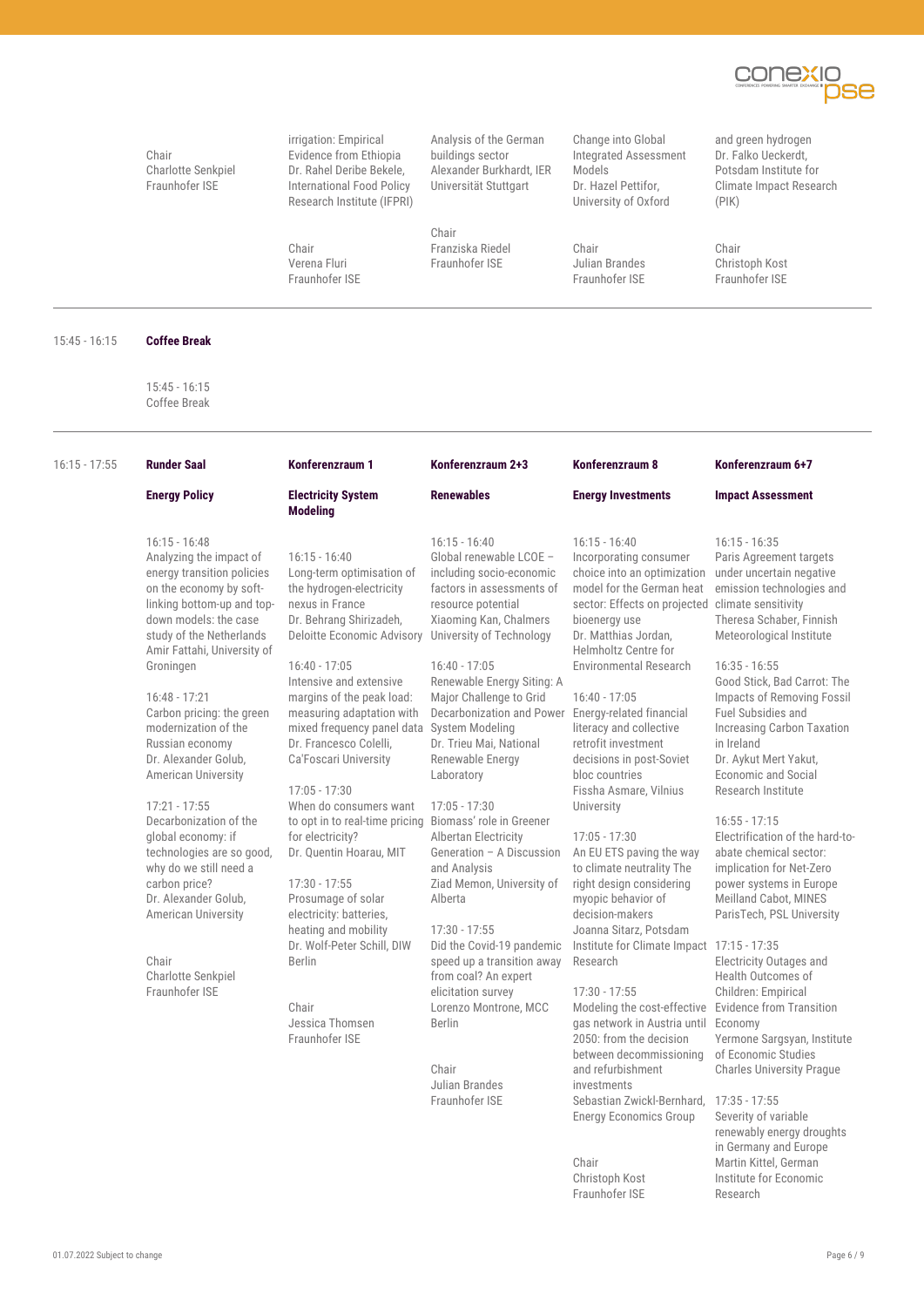

Chair Markus Kaiser Fraunhofer ISE

### 19:00 - 23:00 **Konzerthaus, 1st floor**

**Conference Dinner**

19:00 - 23:00 Conference Dinner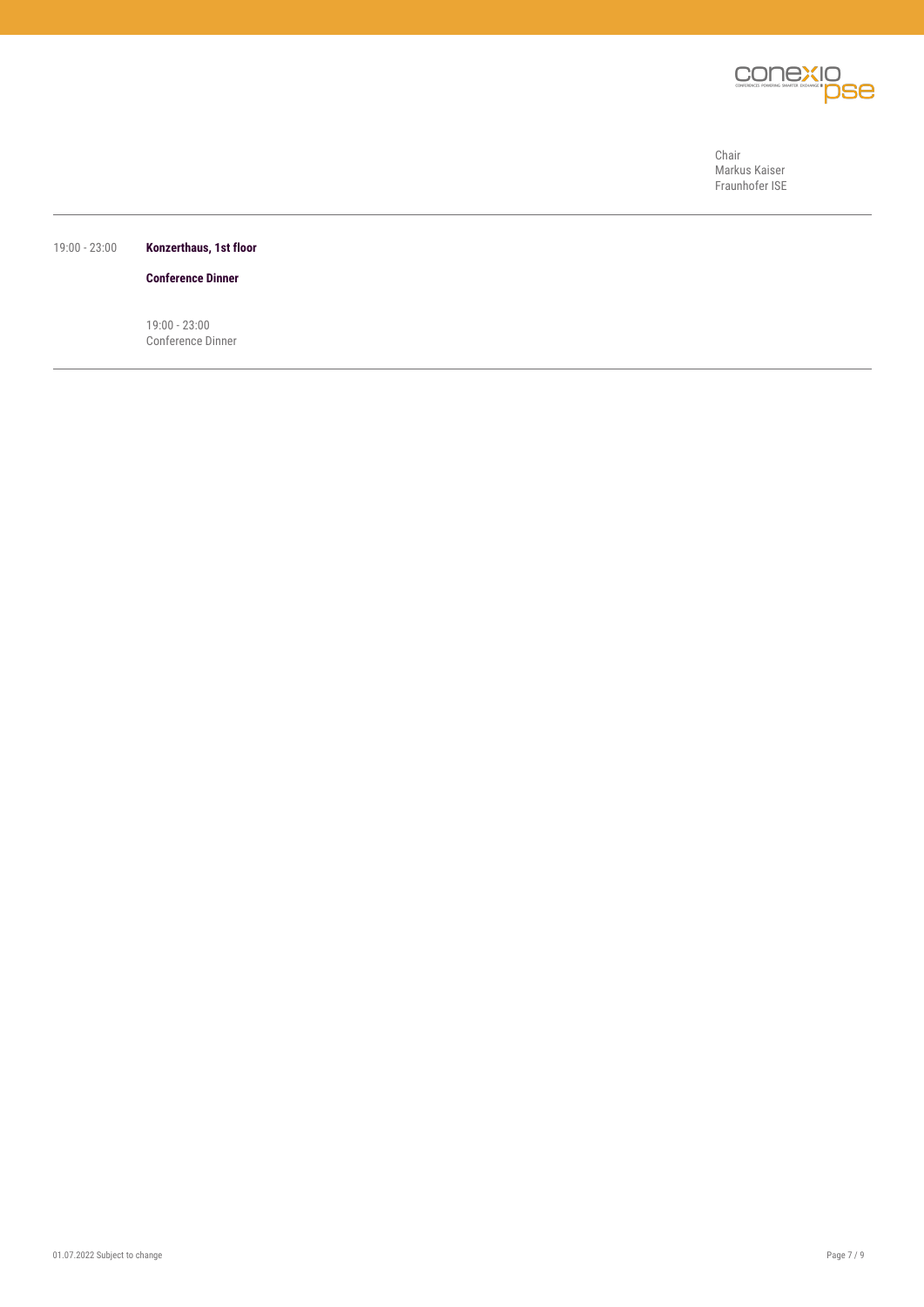

# **Friday, 27.05.2022**

| $08:30 - 09:00$ | <b>Admission &amp; Networking</b> |
|-----------------|-----------------------------------|
|-----------------|-----------------------------------|

08:30 - 09:00 Admission & Networking

#### 09:00 - 10:30 **Runder Saal**

## **Plenary Session 3**

09:00 - 09:30 Keynote: Hydrogen infrastructures in future integrated energy systems Hans Christian Gils, German Aerospace Center (DLR)

09:30 - 10:00 Keynote: Prosumers, markets and regulations – can we get the incentives right? Prof. Dr. Christoph Weber, University Duisburg-Essen

10:00 - 10:30 Keynote: Integrated Energy Systems Modeling – Case Study of Switzerland Prof. Dr. Gabriela Hug, ETH Zurich

Chair Massimo Tavoni EIEE

#### 10:30 - 11:00 **Coffee Break**

10:30 - 11:00 Coffee Break

| $11:00 - 12:40$ | <b>Runder Saal</b>                                                                                                                                                                                                                  | Konferenzraum 1                                                                                                                                                                                              | Konferenzraum 2+3                                                                                                                                                                                                              | Konferenzraum 6+7                                                                                                                                                                                                                   | Konferenzraum 8                                                                                                                                                                 |
|-----------------|-------------------------------------------------------------------------------------------------------------------------------------------------------------------------------------------------------------------------------------|--------------------------------------------------------------------------------------------------------------------------------------------------------------------------------------------------------------|--------------------------------------------------------------------------------------------------------------------------------------------------------------------------------------------------------------------------------|-------------------------------------------------------------------------------------------------------------------------------------------------------------------------------------------------------------------------------------|---------------------------------------------------------------------------------------------------------------------------------------------------------------------------------|
|                 | <b>Energy Policy</b>                                                                                                                                                                                                                | <b>Impact Assessment</b>                                                                                                                                                                                     | Power to X                                                                                                                                                                                                                     | <b>Flexibility</b>                                                                                                                                                                                                                  | <b>Electricity System</b><br><b>Modeling</b>                                                                                                                                    |
|                 | $11:00 - 11:50$<br>How costly are biofuel<br>mandates? - an analysis of<br>transport fuels and<br>biomass usage to achieve<br>emissions targets in the<br>European energy system<br>Dr. Markus Millinger,<br>Chalmers University of | $11:00 - 11:50$<br>The effects of climate<br>change mitigation<br>strategies on the energy<br>system of Africa and its<br>associated water footprint<br>Ioannis Pappis, KTH Royal<br>Instutite of Technology | $11:00 - 11:25$<br>Role of P2X in prospective<br>net-zero scenarios: A<br>techno-economic<br>assessment<br>Kannan Ramachandran,<br>Paul Scherrer Institute<br>$11:25 - 11:50$                                                  | $11:00 - 11:25$<br>Storage requirements in a<br>100% renewable electricity<br>system: Extreme events and emissions in Switzerland:<br>inter-annual variability<br>Oliver Ruhnau, Hertie<br>School, Berlin<br>$11:25 - 11:50$        | $11:00 - 11:25$<br>Reaching net zero<br>The essential role of<br>biomass and carbon<br>capture and utilization<br>Dr. Adriana Marcucci, ETH<br>Zurich                           |
|                 | Technology<br>$11:50 - 12:40$<br>Making the EU Carbon<br>Border Adjustment<br>Mechanism Acceptable and<br><b>Climate Friendly for Least</b><br>Developed Countries<br>Dr. Sigit Perdana, EPFL                                       | $11:50 - 12:40$<br>International and<br>intertemporal knowledge<br>spillovers in carbon-free<br>and carbon-efficient<br>technologies<br>Dr. Yeong Jae Kim, RFF-<br><b>CMCC EIEE</b>                          | Who should own storage? A<br>case study of players with<br>large-scale P2X in cross-<br>country electricity markets<br>based on a game-theoretic<br>equilibrium model<br>Yi Wan, Paul Scherrer<br>Institute<br>$11:50 - 12:15$ | Flexibility capacities and<br>contributions in the future<br>German energy system<br>Markus Kaiser, Fraunhofer<br><b>ISE</b><br>$11:50 - 12:15$<br>The contribution of<br>distributed energy systems<br>(rooftop PV integrated with | $11:25 - 11:50$<br>Endogenous Technological<br>Change in Power Market<br>Models - Learning-By-Doing<br>Jacqueline Adelowo, ifo<br>Institut<br>$11:50 - 12:15$<br>A multi-scale, |